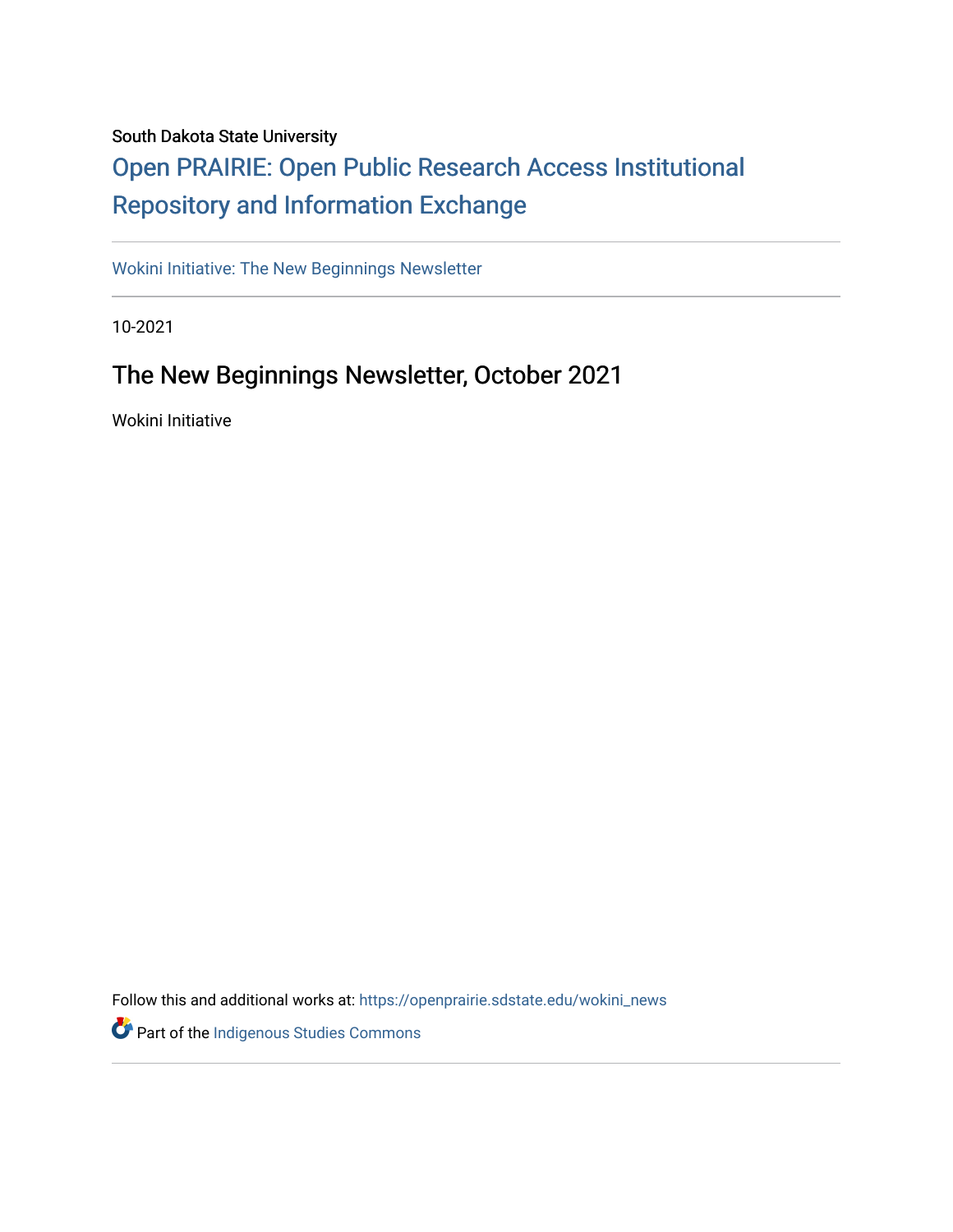# THE NEW BEGINNINGS





## **Students Receive Award at AISES National Conference**

South Dakota State University's American Indian Science and Engineering Society (AISES) student organization received The Outreach and Community Service Award at the annual AISES National Conference, held Sept. 23-25 at the Phoenix Convention Center.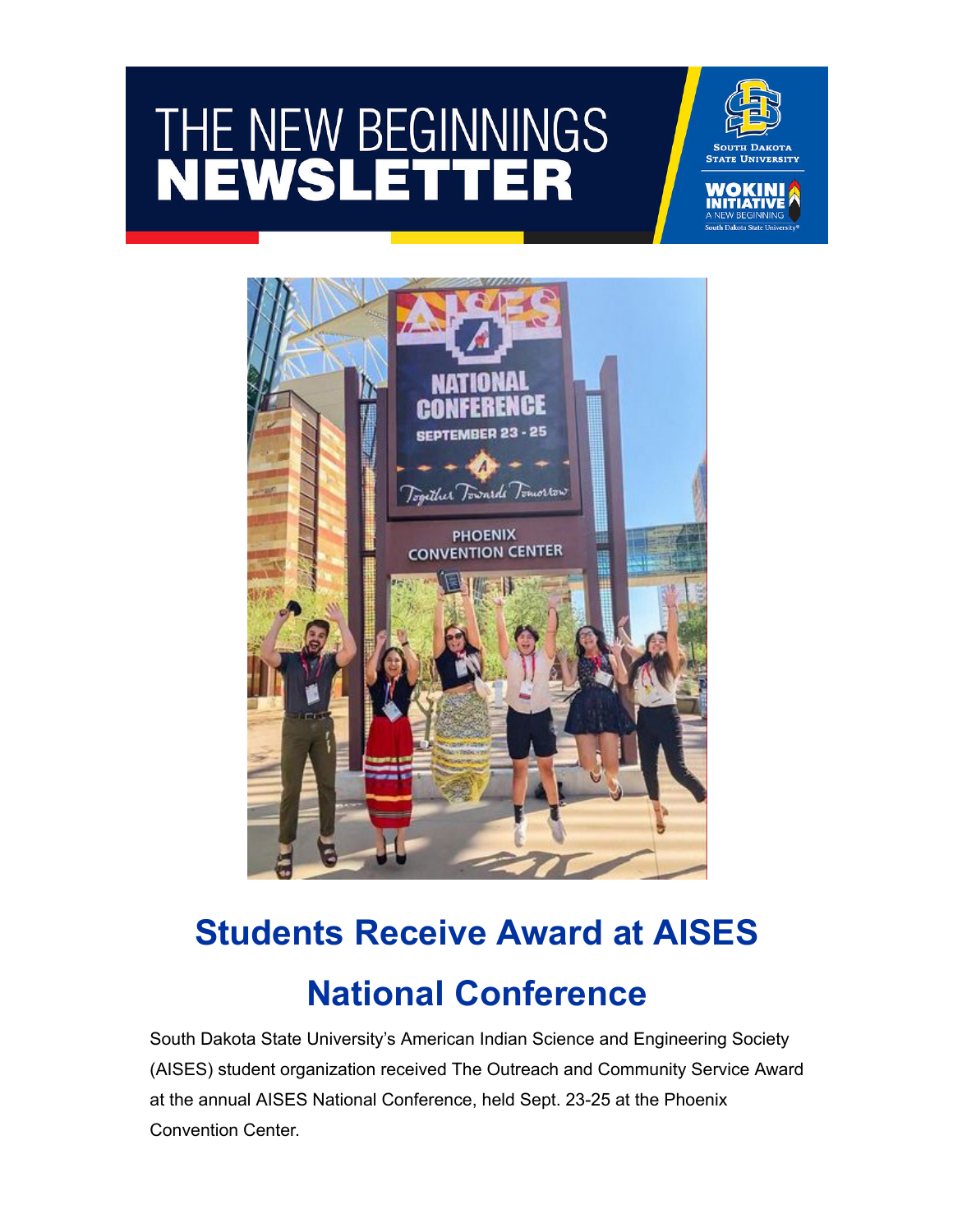[Read More about the Award](https://www.sdstate.edu/news/2021/10/students-receive-award-aises-national-conference?utm_source=hs_email&utm_medium=email&_hsenc=p2ANqtz-8-48fc4MWNxybzf5kXImK1K_z02iSq2mGA_iJ_w5CPFUgve5kzUuG2RCEJ0w2gMuwGQuod)

[Read More about AISES](https://www.sdstate.edu/american-indian-student-center/aises?utm_source=hs_email&utm_medium=email&_hsenc=p2ANqtz-8-48fc4MWNxybzf5kXImK1K_z02iSq2mGA_iJ_w5CPFUgve5kzUuG2RCEJ0w2gMuwGQuod)

#### **Wokini Challenge Grant Spotlight**

#### **Growing the Digital Footprint of American Indian Records: American Indian Student Assistants in the SDSU Archives**

The SDSU Archives project led by project director, Michele Christian, continues the work of the first Wokini Challenge Grant that the SDSU Archives received to bring more of the Wokini students into the archives and provide them with the hands on experience of working in an archive. The Wokini Challenge Grant has made it possible for the Archives to hire American Indian student assistants to organize, preserve, and digitize original source materials related to its American Indian collections.

[Read More about the Project](https://www.sdstate.edu/wokini-initiative/october-2021-growing-digital-footprint-american-indian-records-american-indian?utm_source=hs_email&utm_medium=email&_hsenc=p2ANqtz-8-48fc4MWNxybzf5kXImK1K_z02iSq2mGA_iJ_w5CPFUgve5kzUuG2RCEJ0w2gMuwGQuod)

#### **Book of the Month**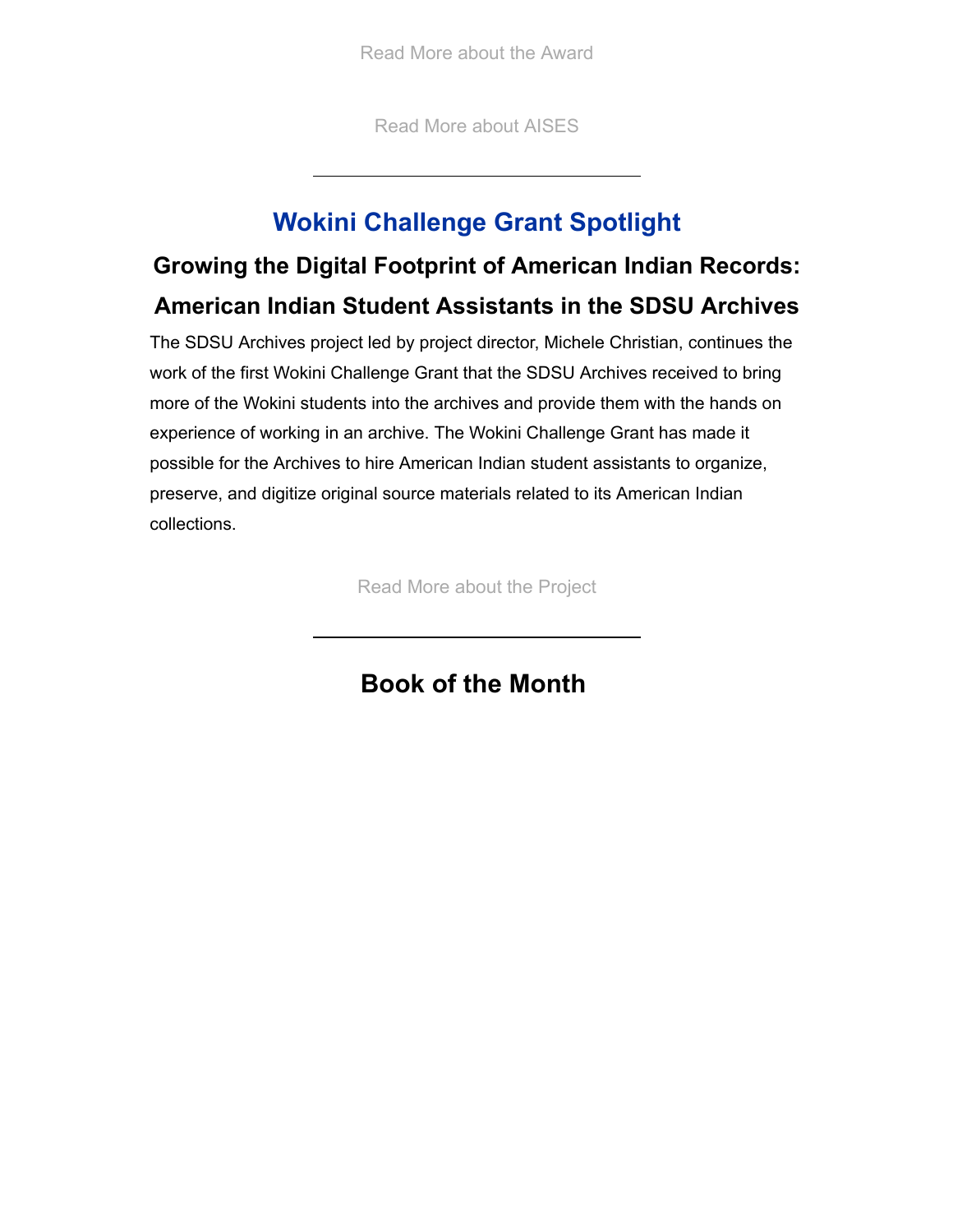

"In this enlightening book, scholars and activists Roxanne Dunbar-Ortiz and Dina Gilio-Whitaker tackle a wide range of myths about Native American culture and history that have misinformed generations. Tracing how these ideas evolved, and drawing from history, the authors disrupt long-held and enduring myths. Each chapter deftly shows how these myths are rooted in the fears and prejudice of European settlers and in the larger political agendas of a settler state aimed at acquiring Indigenous land and tied to narratives of erasure and disappearance." --Penguin Random House

#### **Dakota Word of the Month**

witaya | together in company

#### **Lakota Word of the Month**

witaya | gather

#### **Upcoming Events @ AISC**